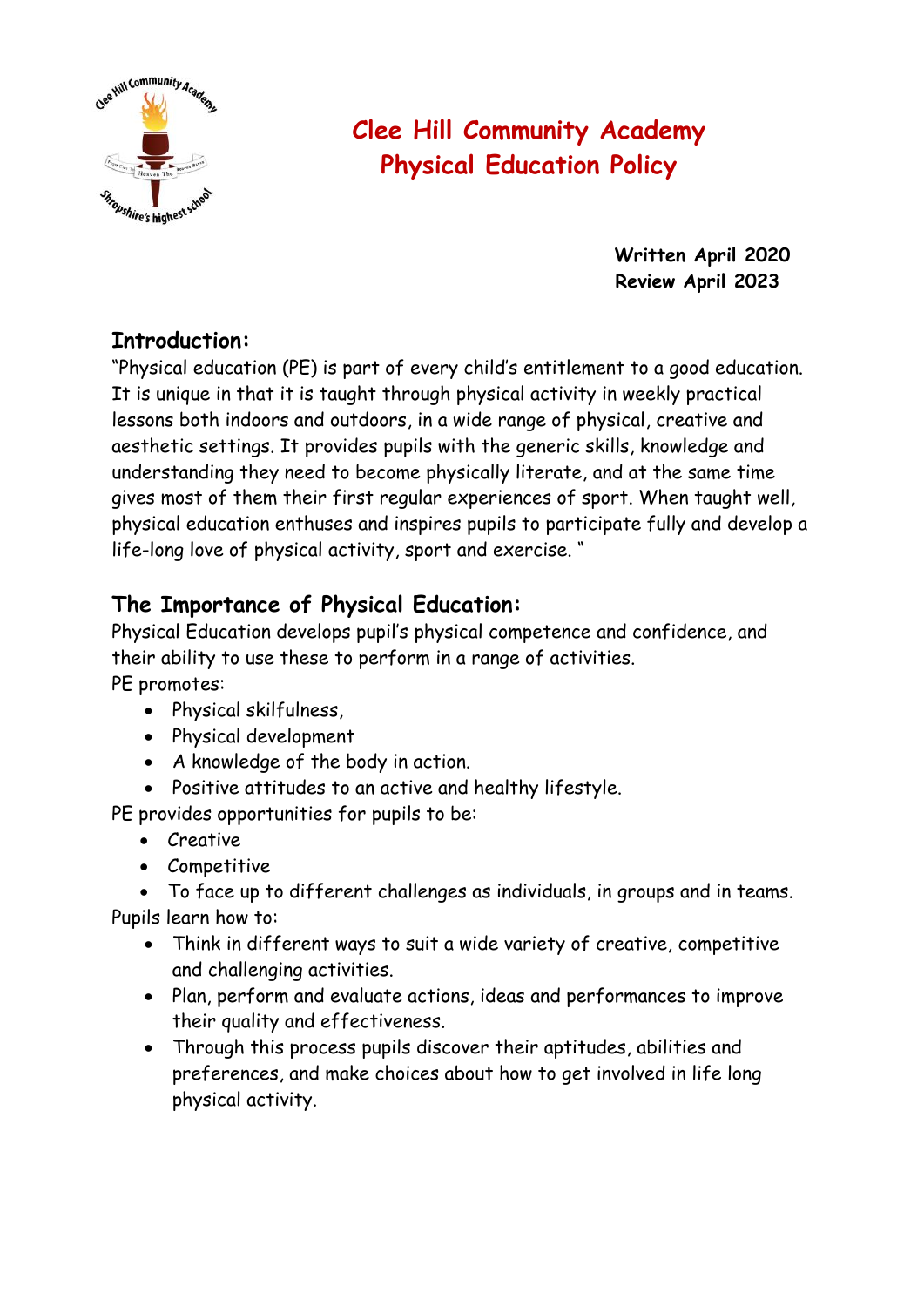## **Aims and Purposes:**

PE offers opportunities for children to:

- Become skilful and intelligent performers;
- Acquire and develop skills, performing with increasing physical competence and confidence, in a range of physical activities and contexts;
- Learn how to select and apply skills, tactics and compositional ideas to suit activities that need different approaches and ways of thinking;
- Develop their ideas in a creative way;
- Set targets for themselves and compete against others, individually and as team members;
- Understand what it takes to persevere, succeed and acknowledge others' success;
- Respond to a variety of challenges in a range of physical contexts and environments;
- Take the initiative, lead activity and focus on improving aspects of their own performance;
- Discover their own aptitudes and preferences for different activities;
- Make informed decisions about the importance of exercise in their lives;
- Develop positive attitudes to participation in physical activity;

# **Teaching of PE at Clee Hill**



**In order to ensure our children get the best out of PE within our school the following ethos is followed:**

*Children learn best when learning activities are well planned, ensuring progress in the short, medium and long term.* 

PE PLANNING IS:

- Highly Kinaesthetic
- Accessible to all abilities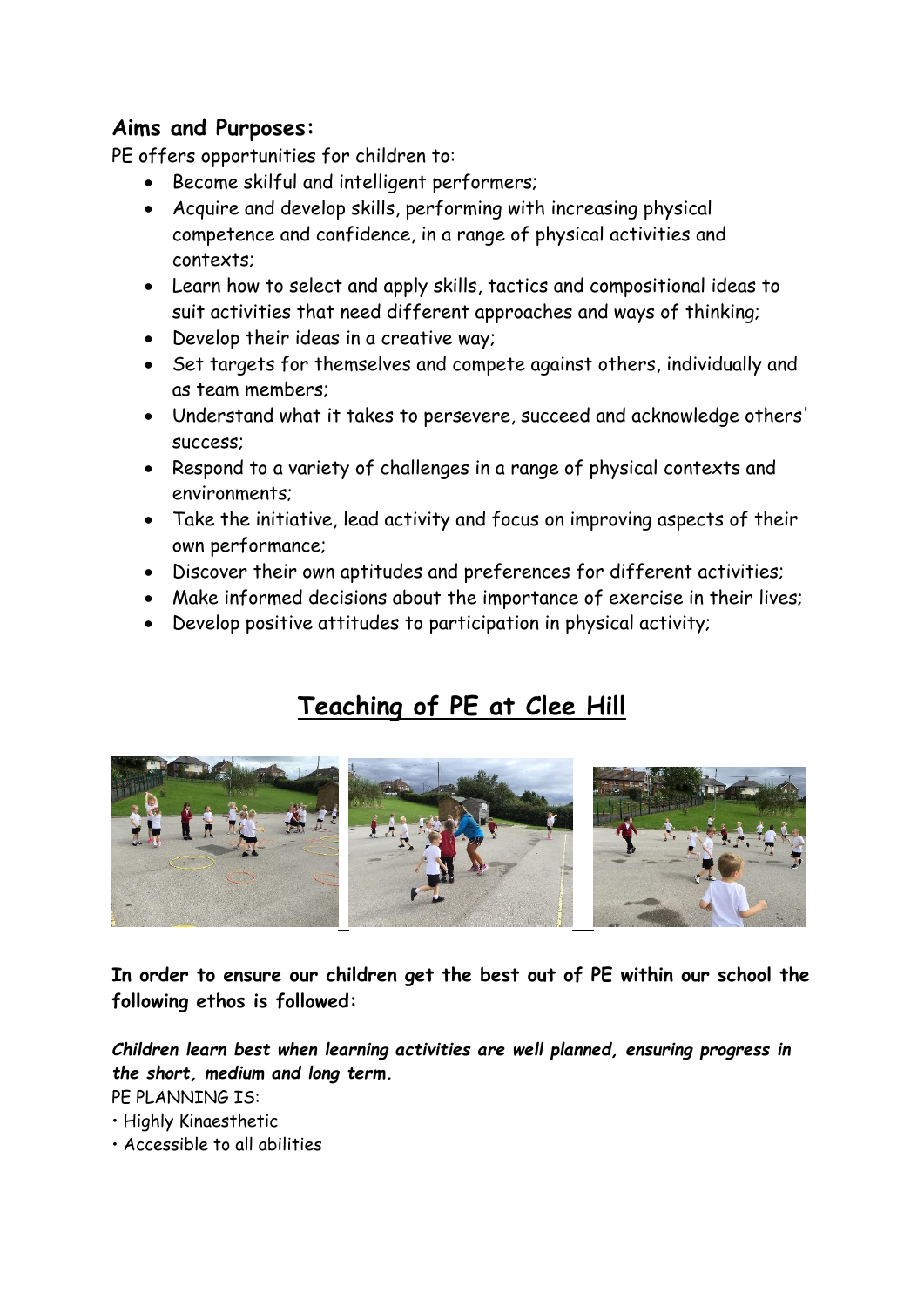• Able to accommodate and develop children's interests in a wide range of sporting activities

#### *Children learn best when teaching and learning activities enthuse, engage and motivate them to learn, and when they foster their curiosity and enthusiasm for learning.*

PE TEACHING IS:

• Actively participatory, with the teacher facilitating purposeful and productive practise.

• Expanded in a wide range of after-school sporting opportunities.

• Broad enough to extend and encourage the highest ability learners, whilst still remaining accessible to all.

#### *Children learn best when assessment informs teaching so that there is provision for support, repetition and extension of learning for each child, at each level of attainment.*

PF ASSESSMENT IS:

• An on-going dialogue between child and teacher, with both short and long term goals considered.

• Detailed and specific: individual progress of children is measured against detailed criteria across a wide range of sporting activities.

• Consistently looking to extend children, in order that they fully realise their potential within the subject.

#### *Children learn best when the learning environment is ordered, the atmosphere is purposeful and they feel safe.*

THERE WILL BE EVIDENCE IN THE LEARNING ENVIRONMENT OF:

• The safe use of a wide range of resources.

TEACHERS WILL MAKE SURE THAT:

• Risks have been assessed carefully before carrying out any practical activities.

• Children are dressed appropriately for a practical lesson. This includes white T-shirt, black/tracksuit bottoms for outdoors combined with a school jumper. Bare feet are required when students use the gym apparatus and are also appropriate for dance activities and some indoor games. Sports shoes such as trainers are required for all other activities.

• No jewellery will be worn by the children during PE lessons, except for small stud earrings. Jewellery with religious significance may be allowed but must first be approved by the Head teacher.

IMPLICATIONS FOR THE WHOLE SCHOOL:

• Health and safety procedures are in place and are adhered to.

*Teachers need to be clear and consistent on appropriate supervision and arrangements for changing. KS1 to get changed together in the classroom and KS2 will get changed in separate gender classrooms/areas.*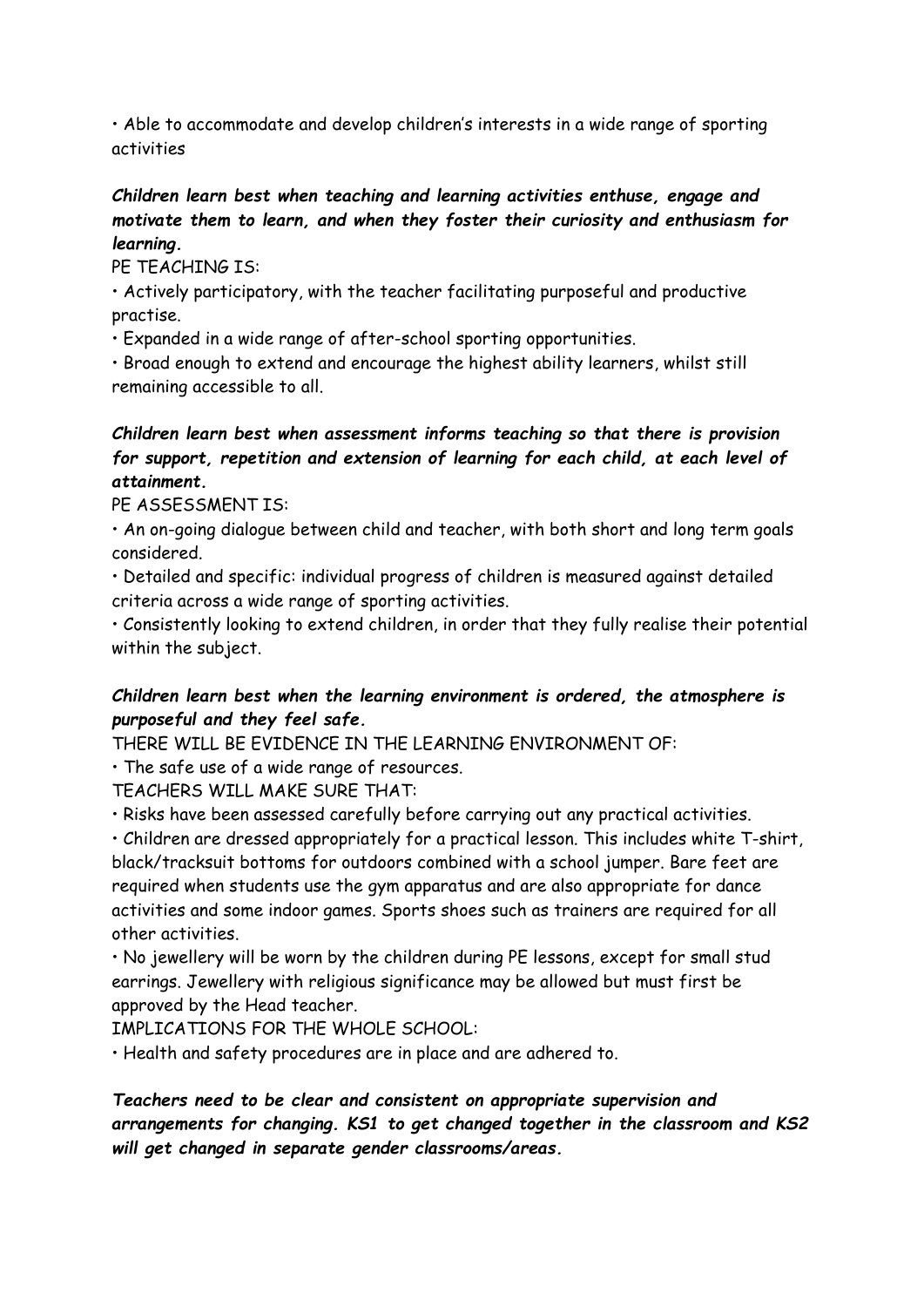# **PE Teaching and the Curriculum**

The PE curriculum will be delivered by class teachers, higher level teaching assistants (where appropriate) and expert coaches, following the school's longterm plan. Planning may vary according to resources offered by the School Sports Partnership.

| Cycle          | <b>Autumn</b>                                          | <b>Spring</b>                                          | Summer                                                 |
|----------------|--------------------------------------------------------|--------------------------------------------------------|--------------------------------------------------------|
| A              |                                                        | Dance/Games                                            |                                                        |
| Class          | Multi Skills/Gymnastics<br>Mastering basic movements   | Perform dances                                         | Athletics/Swimming<br>Running, Jumping,                |
| $\mathbf{1}$   | Running, Jumping,                                      | using simple                                           | throwing and                                           |
|                | throwing and                                           | movement patterns                                      | catching                                               |
|                | catching                                               | Begin to participate in                                | Water safety and                                       |
|                | Balance, agility and<br>$\bullet$                      | simple team games                                      | Confidence                                             |
|                | coordination                                           | Forest School                                          | Forest School                                          |
|                | <b>Forest School</b>                                   |                                                        |                                                        |
|                | Sports Partnership Events                              | Sports Partnership Events                              | Sports Partnership Events                              |
| Class          | Forest School                                          | Forest School                                          | Forest School                                          |
| $\overline{c}$ | Multiskills - running,                                 | Multiskills - running,                                 | Swimming                                               |
|                | jumping, throwing and                                  | jumping, throwing and                                  | Games/Athletics                                        |
|                | catching                                               | catching                                               |                                                        |
|                | Gymnastics/Dance                                       | Gymnastics/Dance                                       |                                                        |
|                |                                                        |                                                        |                                                        |
|                | Sports partnership events                              | Sports partnership events                              | Sports partnership events                              |
| Class          | Forest schools                                         | Dance                                                  | Forest schools                                         |
| 3              | Gymnastics                                             | Tennis                                                 | Swimming                                               |
|                | <b>Netball</b>                                         |                                                        | Athletics                                              |
|                |                                                        |                                                        |                                                        |
|                | Sport's partnership events                             | Sport's partnership events                             | Sport's partnership events                             |
| Class          | Hockey                                                 | Gymnastics                                             | Swimming                                               |
| 4              | <b>Fitness</b><br>Football- Kidderminster              | <b>Dance</b><br><b>Netball</b>                         | <b>Athletics</b><br>Rounders/cricket                   |
|                | <b>Harriers</b>                                        |                                                        | <b>Forest School</b>                                   |
|                |                                                        |                                                        |                                                        |
|                | Sport's partnership events                             | Sport's partnership events                             | Sport's partnership events                             |
| Class          | Games (including running,                              | <b>Rio Dance</b>                                       | Rounders                                               |
| 5              | jumping, throwing and                                  | Gym                                                    | Athletics                                              |
|                | catching).                                             | Circuits                                               | Cricket                                                |
|                | Football                                               |                                                        | Swimming                                               |
|                | <b>Basketball</b>                                      |                                                        | Forest School                                          |
|                | Hockey                                                 |                                                        |                                                        |
|                |                                                        |                                                        |                                                        |
|                | Sports Partnership Events<br>including competitive and | Sports Partnership Events<br>including competitive and | Sports Partnership Events<br>including competitive and |
|                | collaborative events.                                  | collaborative events.                                  | collaborative events.                                  |
|                |                                                        |                                                        |                                                        |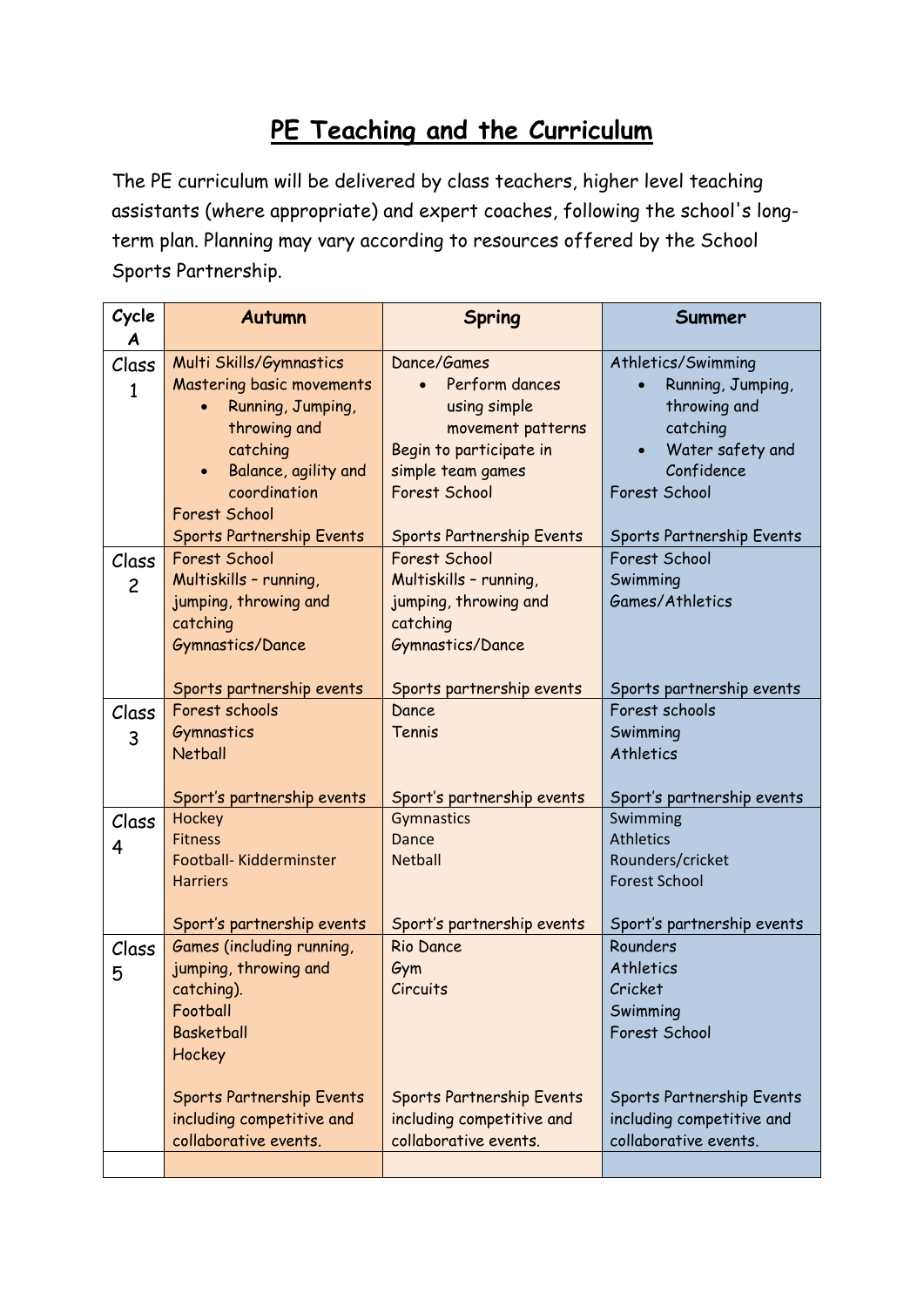| Cycle<br>B              | <b>Autumn</b>                                                                                                                                                               | <b>Spring</b>                                                                                                                                              | Summer                                                                                                                 |
|-------------------------|-----------------------------------------------------------------------------------------------------------------------------------------------------------------------------|------------------------------------------------------------------------------------------------------------------------------------------------------------|------------------------------------------------------------------------------------------------------------------------|
| Class<br>1              | Multi Skills/Gymnastics<br>Mastering basic movements<br>Running, Jumping,<br>throwing and<br>catching<br>Balance, agility and<br>$\bullet$<br>coordination<br>Forest School | Dance/Games<br>Perform dances<br>using simple<br>movement patterns<br>Begin to participate<br>in simple team<br>games<br>Forest School                     | Athletics/Swimming<br>Running, Jumping,<br>throwing and<br>catching<br>Water safety and<br>Confidence<br>Forest School |
| Class<br>$\overline{c}$ | Sports Partnership Events<br><b>Forest School</b><br>Multiskills - running,<br>jumping, throwing and<br>catching<br>Gymnastics/Dance<br>Sports partnership events           | Sports Partnership Events<br>Forest School<br>Multiskills - running,<br>jumping, throwing and<br>catching<br>Gymnastics/Dance<br>Sports partnership events | Sports Partnership Events<br>Forest School<br>Swimming<br><b>Games</b><br>Athletics<br>Sports partnership events       |
| Class<br>3              | Forest schools<br><b>Netball</b><br>Gymnastics<br>Sport's partnership events                                                                                                | Dance<br>Sport's partnership events                                                                                                                        | Forest schools<br>Swimming<br>Athletics<br>Sport's partnership events                                                  |
| Class<br>4              | Hockey<br>Fitness<br>Football- Kidderminster<br><b>Harriers</b><br>Sport's partnership events                                                                               | Gymnastics<br>Dance<br><b>Netball</b><br>Sport's partnership events                                                                                        | Swimming<br>Athletics<br>Rounders/cricket<br>Forest School<br>Sport's partnership events                               |
| Class<br>5              | <b>Greek Dance</b><br>Games (including running,<br>jumping, throwing and<br>catching).<br>Football<br><b>Basketball</b><br>Hockey<br><b>Sports Partnership Events</b>       | Gym<br>Circuits<br>Sports Partnership Events                                                                                                               | Rounders<br>Athletics<br>Cricket<br>Swimming<br>Forest School<br>Sports Partnership Events                             |
|                         | including competitive and<br>collaborative events.                                                                                                                          | including competitive and<br>collaborative events.                                                                                                         | including competitive and<br>collaborative events.                                                                     |

## **Early Years Foundation Stage (EYFS):**

We encourage the physical development of our children in both the Nursery and Reception class as an integral part of their work. We encourage the children to develop confidence, control of the way they move, and care in the handling of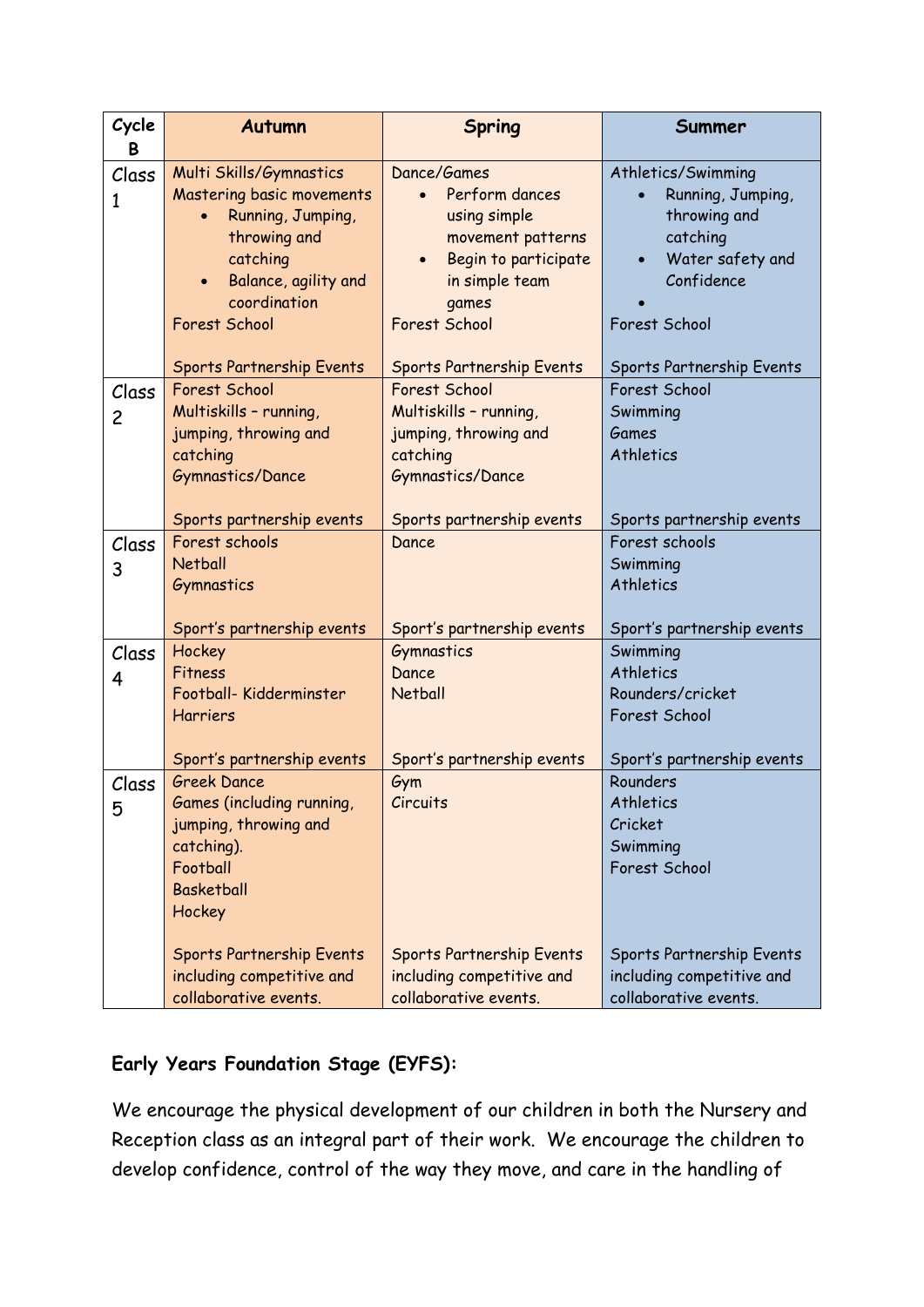tools and equipment. We give all children the opportunity to undertake activities that offer appropriate physical challenge, both indoors and outdoors, using a wide range of resources to support specific skills.

We relate the physical development of the children to the objectives set out in the Development Matters Documents and Early Learning Goals, which underpin the curriculum planning for children aged three to five years of age.

#### **22-36 months:**

• Runs safely on whole foot.

• Squats with steadiness to rest or play with object on the ground, and rises to feet without using hands.

• Climbs confidently and is beginning to pull themselves up on nursery play climbing equipment.

• Can kick a large ball.

• Shows control in holding and using jugs to pour, hammers, books and markmaking tools.

• Beginning to use three fingers (tripod grip) to hold writing tools

• Walks upstairs or downstairs holding onto a rail two feet to a step.

#### **30-50 months:**

• Moves freely and with pleasure and confidence in a range of ways, such as slithering, shuffling, rolling, crawling, walking, running, jumping, skipping, sliding and hopping.

• Mounts stairs, steps or climbing equipment using alternate feet..

• Runs skilfully and negotiates space successfully, adjusting speed or direction to avoid obstacles.

• Can stand momentarily on one foot when shown.

• Can catch a large ball.

#### **40-60 months:**

• Experiments with different ways of moving.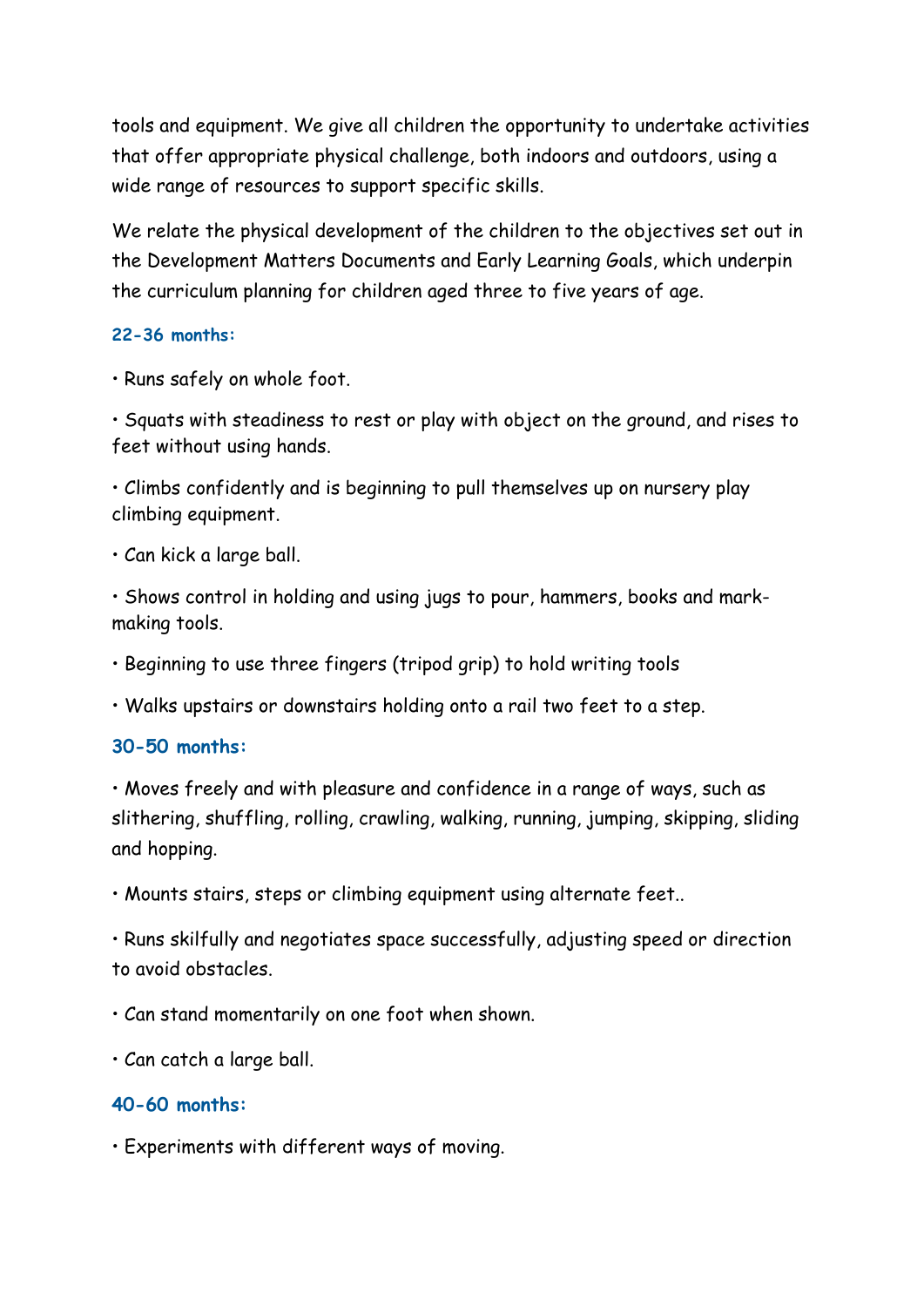• Jumps off an object and lands appropriately.

• Negotiates space successfully when playing racing and chasing games with other children, adjusting speed or changing direction to avoid obstacles.

• Travels with confidence and skill around, under, over and through balancing and climbing equipment.

• Shows increasing control over an object in pushing, patting, throwing, catching or kicking it.

## **Early Learning Goals:**

Children show good control and co-ordination in large and small movements.

They move confidently in a range of ways, safely negotiating space.

Children know the importance for good health of physical exercise.

### **Key Stage 1:**

During key stage 1, children build on their natural enthusiasm for movement, using it to explore and learn about their world. They start to play and work with other children in pairs and small groups. By watching, listening and experimenting with movement and ideas, they develop their skills in movement and their co-ordination, and enjoy expressing and testing themselves in a variety of situations.

Pupils develop fundamental movement skills, become increasingly competent and confident and access a broad range of opportunities to extend their agility, balance and coordination, individually and with others. They are able to engage in competitive (both against self and against others) and co-operative physical activities, in a range of increasingly challenging situations.

Pupils are taught to:

- master basic movements including running, jumping, throwing and catching, as well as developing balance, agility and co-ordination, and begin to apply these in a range of activities
- participate in team games, developing simple tactics for attacking and defending
- perform dances using simple movement patterns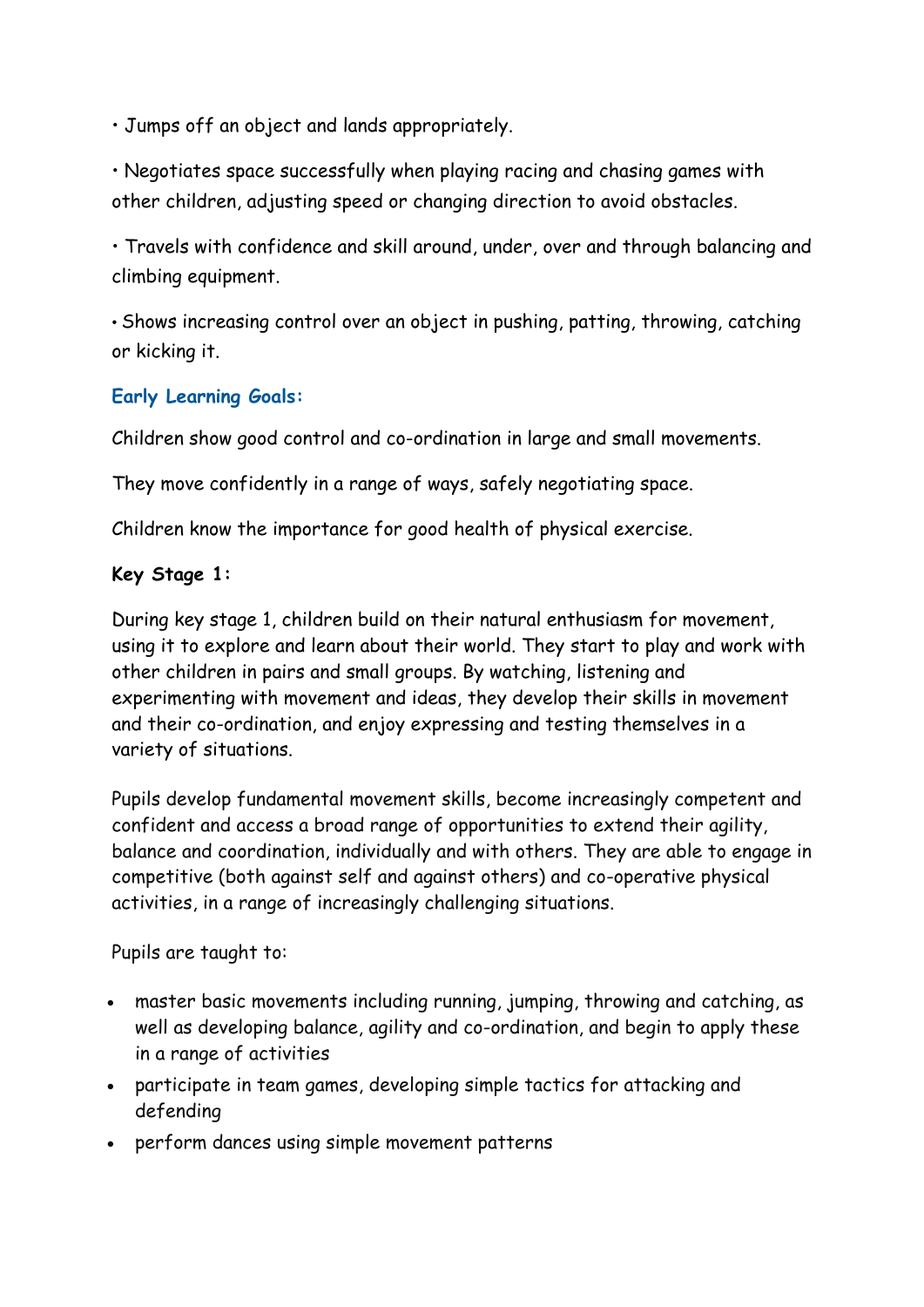### **Key Stage 2:**

Pupils continue to apply and develop a broader range of skills, learning how to use them in different ways and to link them to make actions and sequences of movement. They enjoy communicating, collaborating and competing with each other. They develop an understanding of how to improve in different physical activities and sports and learn how to evaluate and recognise their own success.

Pupils are taught to:

- use running, jumping, throwing and catching in isolation and in combination
- play competitive games, modified where appropriate [for example, badminton, basketball, cricket, football, hockey, netball, rounders and tennis], and apply basic principles suitable for attacking and defending
- develop flexibility, strength, technique, control and balance [for example, through athletics and gymnastics]
- perform dances using a range of movement patterns
- take part in outdoor and adventurous activity challenges both individually and within a team
- compare their performances with previous ones and demonstrate improvement to achieve their personal best

#### **Swimming and water safety:**

All schools must provide swimming instruction either in key stage 1 or key stage 2.

In particular, pupils should be taught to:

- swim competently, confidently and proficiently over a distance of at least 25 metres
- use a range of strokes effectively [for example, front crawl, backstroke and breaststroke]
- perform safe self-rescue in different water-based situations

**The above is the National Curriculum requirements for Swimming and Water safety, at Clee Hill we place great importance on this area of PE and therefore, our policy is to take all children from Reception up to Year 6 swimming for 5 sessions a year.**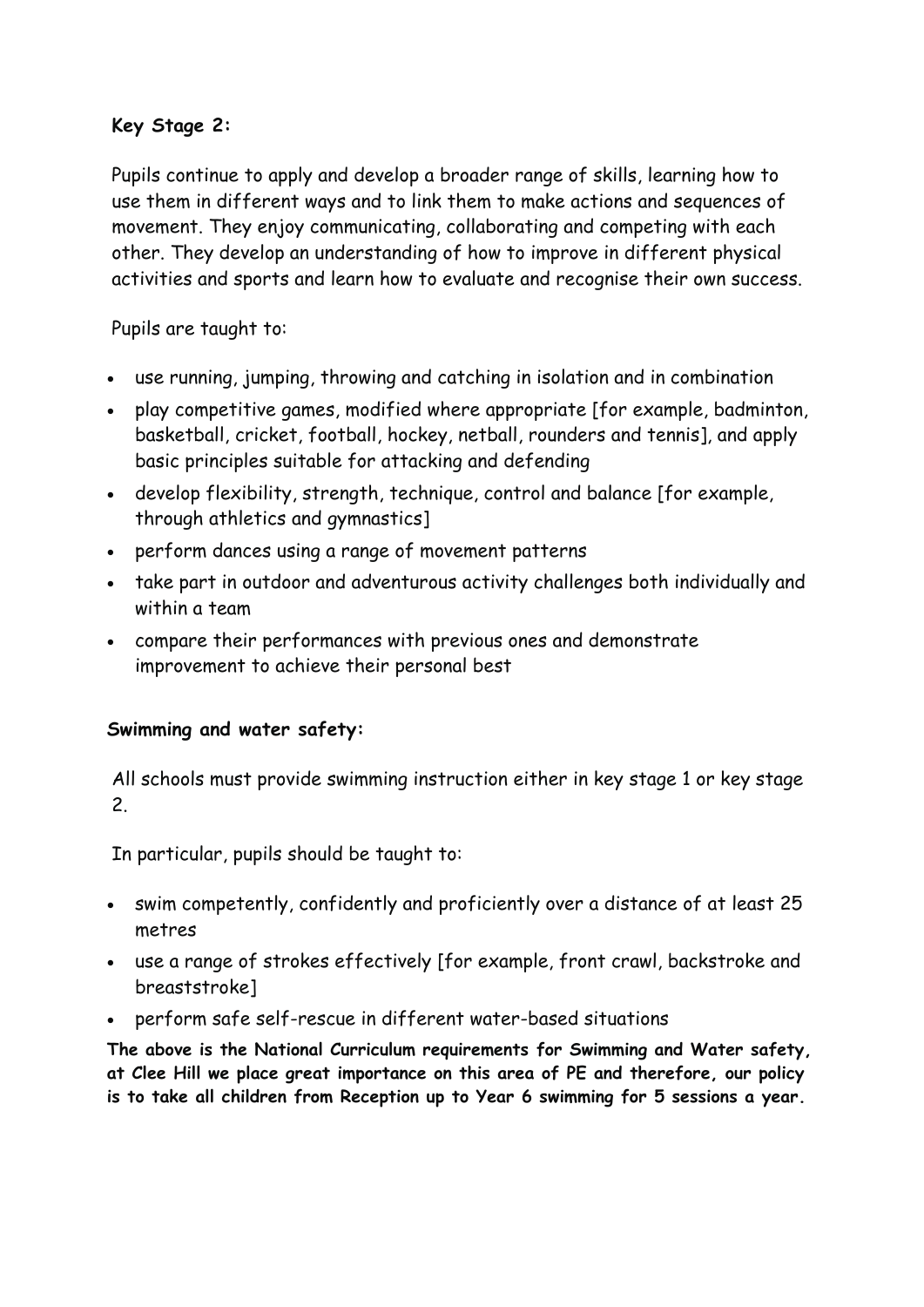# **Reading in PE:**

At Clee Hill we encourage reading in all areas of the curriculum and always look for opportunities to incorporate reading within PE lessons. Below are some of the ways we do this:

• Include a story within the session



- Written instructions for games/activities/skills cards
- Flashcards held up for instructions
- Share on the board/cards rules or key skills required
- Tops Cards

## **Features of Progression**:

To ensure children make progress in PE as they move through from the EYFS, to key stages 1 and 2 teaching provides opportunities for children to progress:

- From early movement explorations to acquiring and developing a range of skills that show improved control and co-ordination, and then to refining and extending these skills and being able to perform them with some accuracy, consistency and fluency;
- From the simple selection and application of skills in a series or combination to the planning and use of more complex sequences, games strategies and compositional principles;
- From being able to describe what they see being performed to making simple evaluations of performance and being able to use this information to improve the quality of their work;
- From knowing that exercise makes them hot or out of breath to developing an understanding of why activity might be good for them and how important it is to their general health and wellbeing, and how different types of fitness affect their performance.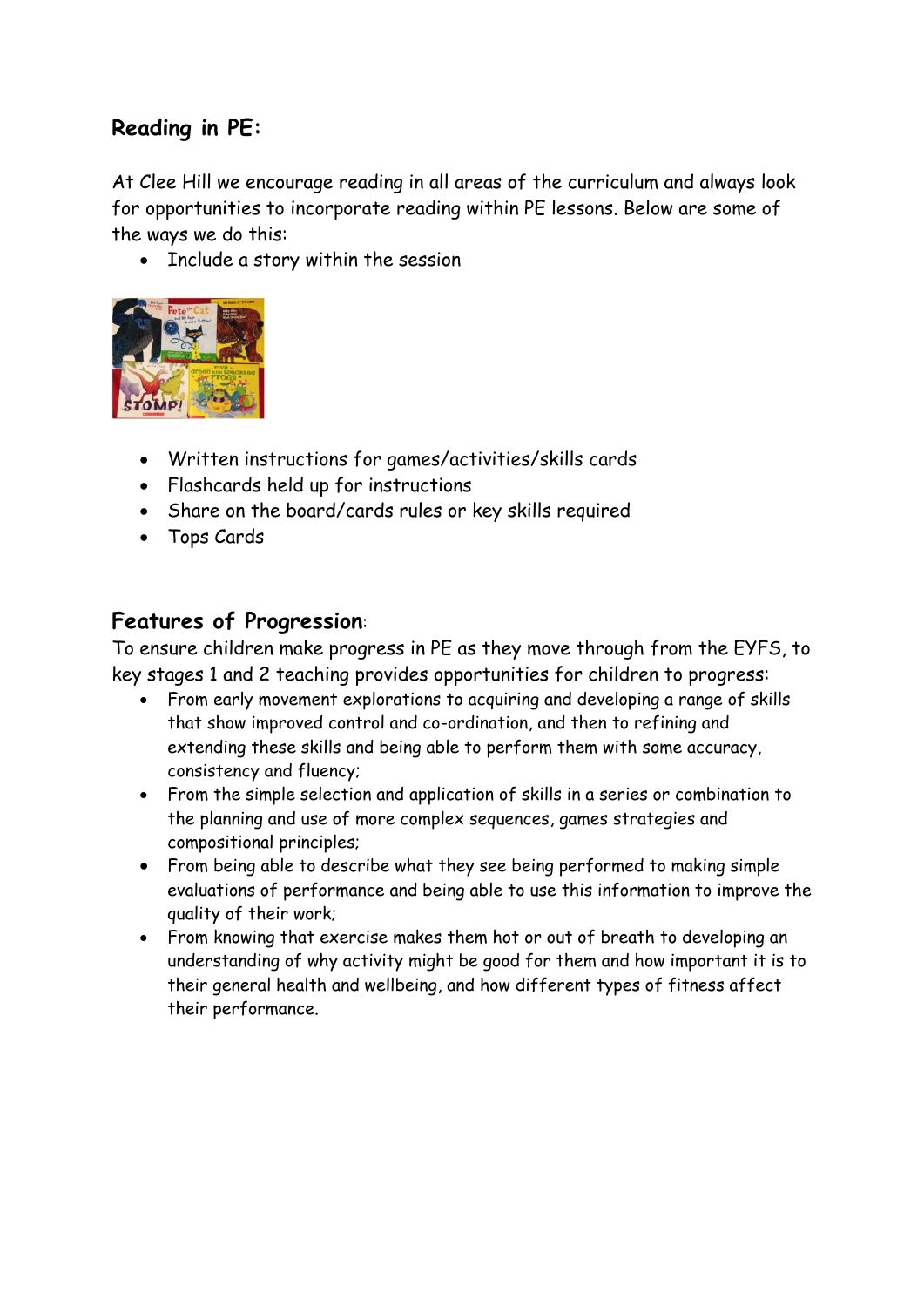## **Assessment:**

At the end of the Reception Year teachers report on the physical development of the children. At the end of Key Stage 1 & 2 teachers are not required to make statutory assessments in PE. However, class teachers continually assess what stage the individual child has reached in their progression of skills in each area. A comment on progress in PE may be made verbally during Parents Evening, twice a year and there will be a written comment on the end of year report sent home to parents. Pupils are also encouraged to evaluate their own performance regularly.

# **Health and Safety**

When working with equipment in practical activities and in different environments pupils are encouraged to evaluate hazards, risks and their control. **First Aid**

- Any minor injury will be attended by First Aiders (see list in Reception Area)
- Any more serious injury should be reported to Head and the necessary paper work completed. The accident book is kept in the school office.
- Children with asthma should be encouraged to take as full and active role in PE lessons as possible. The need for and availability of inhalers should be discussed with the child, class teacher and parent. Inhalers should be kept within easy reach where necessary.

## **Supervision:**

- Never leave a PE class unsupervised.
- Ensure that the number of children does not exceed a safe limit for appropriate activity.
- Teacher's position should be outside the group where possible, so that the whole class can be observed.
- Ensure that you know the procedure for accidents
- Report all accidents to the Headteacher
- Report any faulty equipment to the co-ordinator and the Headteacher.

## **Moving Apparatus:**

Most apparatus should be assembled by the teacher and appropriate number of children following a risk assessment. The Teacher should demonstrate how to pick up, move, place down, assemble and check the apparatus. Children who are asked to put apparatus away must know where and how it is to be stored and the safety aspects of storage of equipment should be pointed out to the children. The teacher must check the safety of all apparatus before the children begin. If in any doubt over any of these safety aspects teachers should seek advice from the PE co-ordinator before attempting them.